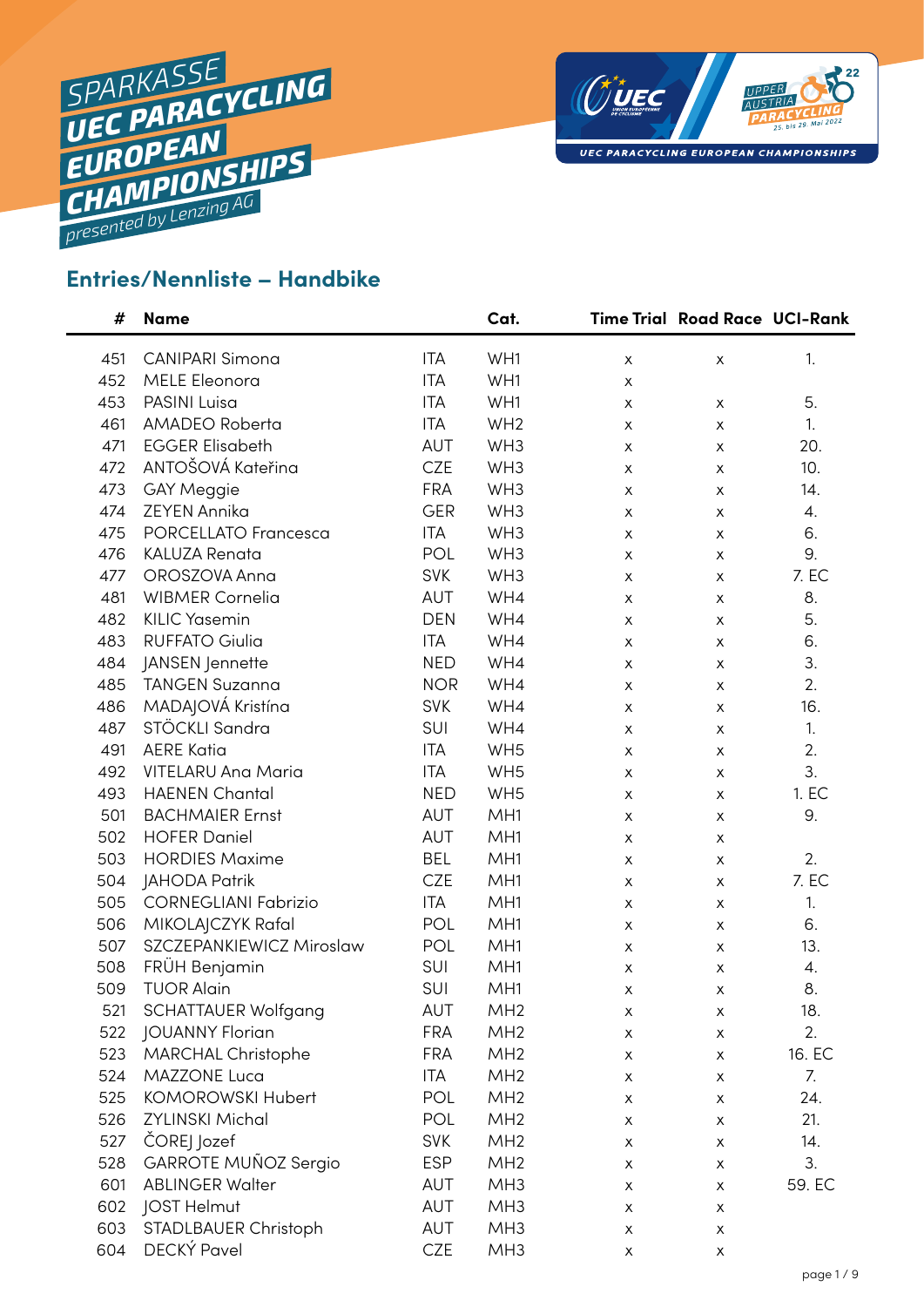



## **Entries/Nennliste – Handbike**

| #   | <b>Name</b>                               |            | Cat.                 |                           | Time Trial Road Race UCI-Rank |            |
|-----|-------------------------------------------|------------|----------------------|---------------------------|-------------------------------|------------|
| 605 | MOŠNIČKA Tomas                            | <b>CZE</b> | MH <sub>3</sub>      | $\mathsf X$               | $\pmb{\times}$                | 77.        |
| 606 | <b>KOVALAINEN Marko</b>                   | <b>FIN</b> | MH <sub>3</sub>      | X                         | X                             |            |
| 607 | <b>NARCE ludovic</b>                      | <b>FRA</b> | MH <sub>3</sub>      | X                         | X                             | 56.        |
| 608 | <b>NUNES Mathieu</b>                      | <b>FRA</b> | MH <sub>3</sub>      | X                         | X                             |            |
| 609 | QUAILE Johan                              | <b>FRA</b> | MH <sub>3</sub>      | $\boldsymbol{\mathsf{X}}$ | $\mathsf{x}$                  | 60.        |
| 610 | <b>TARSIM Riadh</b>                       | <b>FRA</b> | MH <sub>3</sub>      | X                         | X                             | 80.        |
| 611 | <b>MERKLEIN Vico</b>                      | <b>GER</b> | MH <sub>3</sub>      | X                         | X                             | 26.        |
| 612 | <b>SEIFART Steffen</b>                    | <b>GER</b> | MH <sub>3</sub>      | X                         | X                             |            |
| 613 | <b>BÓK László</b>                         | <b>HUN</b> | MH <sub>3</sub>      | X                         | $\mathsf{x}$                  |            |
| 614 | <b>SLEVIN Declan</b>                      | <b>IRL</b> | MH <sub>3</sub>      | X                         | $\pmb{\mathsf{X}}$            | 22.        |
| 615 | <b>CECCHETTO Paolo</b>                    | <b>ITA</b> | MH <sub>3</sub>      | X                         | X                             |            |
| 616 | <b>CORTINI Davide</b>                     | <b>ITA</b> | MH <sub>3</sub>      | X                         | X                             | 10.        |
| 617 | <b>MESTRONI Federico</b>                  | <b>ITA</b> | MH <sub>3</sub>      | $\pmb{\times}$            | $\mathsf{x}$                  | 15.        |
| 618 | PINI Martino                              | <b>ITA</b> | MH <sub>3</sub>      | X                         | $\mathsf{x}$                  | 2.         |
| 619 | LIMBACHER Josef                           | AUT        | MH <sub>3</sub> ÖSTM | X                         |                               |            |
| 619 | <b>TESTA Mirko</b>                        | <b>ITA</b> | MH <sub>3</sub>      | $\pmb{\times}$            | $\pmb{\times}$                | 39.        |
| 620 | HUNDSBICHLER Benjamin                     | AUT        | MH <sub>3</sub> ÖSTM | X                         |                               |            |
| 620 | <b>BITO Sidney</b>                        | <b>NED</b> | MH <sub>3</sub>      | X                         | $\mathsf{X}$                  | 30.        |
| 621 | <b>MEKENKAMP Mark</b>                     | <b>NED</b> | MH <sub>3</sub>      | X                         | $\mathsf{x}$                  | 18.        |
| 622 | <b>SZUMIEC Rafal</b>                      | POL        | MH <sub>3</sub>      | X                         | X                             | 5.         |
| 623 | WISNIEWSKI Marek                          | POL        | MH <sub>3</sub>      | X                         | X                             | 39.        |
| 624 | <b>MIHUT Florian</b>                      | ROU        | MH <sub>3</sub>      | $\pmb{\times}$            | $\pmb{\times}$                |            |
| 625 | <b>HUDEC Miloš</b>                        | <b>SVK</b> | MH <sub>3</sub>      | X                         | $\mathsf{x}$                  | 31.        |
| 626 | OREČNÝ Maroš                              | <b>SVK</b> | MH <sub>3</sub>      | $\mathsf{x}$              | X                             | 47.        |
| 627 | GARCIA-MARQUINA CASCALLANA<br>Luis Miguel | <b>ESP</b> | MH <sub>3</sub>      | $\pmb{\times}$            | $\mathsf{x}$                  | 12.        |
| 628 | FREI Heinz                                | SUI        | MH <sub>3</sub>      | X                         | X                             | 43.        |
| 631 | FRÜHWIRTH Thomas                          | AUT        | MH4                  | $\mathsf{x}$              | X                             | EC         |
| 632 | <b>GRITSCH Alexander</b>                  | AUT        | MH4                  | $\pmb{\times}$            | X                             | 4.         |
| 633 | <b>BOSREDON Mathieu</b>                   | <b>FRA</b> | MH4                  | $\pmb{\times}$            | X                             | 14.        |
| 634 | FRITSCH Joseph                            | <b>FRA</b> | MH4                  | х                         | Х                             | 12.        |
| 635 | JEFFRÉ Bernd                              | <b>GER</b> | MH4                  | Х                         | X                             | 25.        |
| 636 | <b>BROOKE-TURNER Alex</b>                 | <b>GBR</b> | MH4                  | $\mathsf{x}$              | X                             | 57.        |
| 637 | NAGYMÁTÉ Sándor                           | <b>HUN</b> | MH4                  | X                         | X                             |            |
| 638 | VASZIL György                             | <b>HUN</b> | MH4                  | X                         | X                             |            |
| 639 | <b>GIAGNONI Christian</b>                 | <b>ITA</b> | MH4                  | X                         | X                             | 18.        |
| 640 | STASZKIEWICZ Jakub                        | POL        | MH4                  | X                         | X                             | 26.        |
| 641 | <b>WILK Rafal</b>                         | POL        | MH4                  | X                         | $\boldsymbol{\mathsf{X}}$     | 15.        |
| 642 | PACHECO Flávio                            | <b>POR</b> | MH4                  | $\boldsymbol{\mathsf{X}}$ | X                             | 22.        |
| 643 | <b>KUKĽA Daniel</b>                       | <b>SVK</b> | MH4                  | X                         | X                             | 47.        |
| 644 | <b>FROHOFER Felix</b>                     | SUI        | MH4                  | X                         | X                             | 41.        |
| 645 | <b>RECHER Fabian</b>                      | SUI        | MH4                  | $\boldsymbol{\mathsf{X}}$ | $\mathsf X$                   | 13.        |
| 651 | LEPIK Janno                               | <b>EST</b> | MH <sub>5</sub>      | X                         | X                             | 37.        |
|     |                                           |            |                      |                           |                               | page 2 / 9 |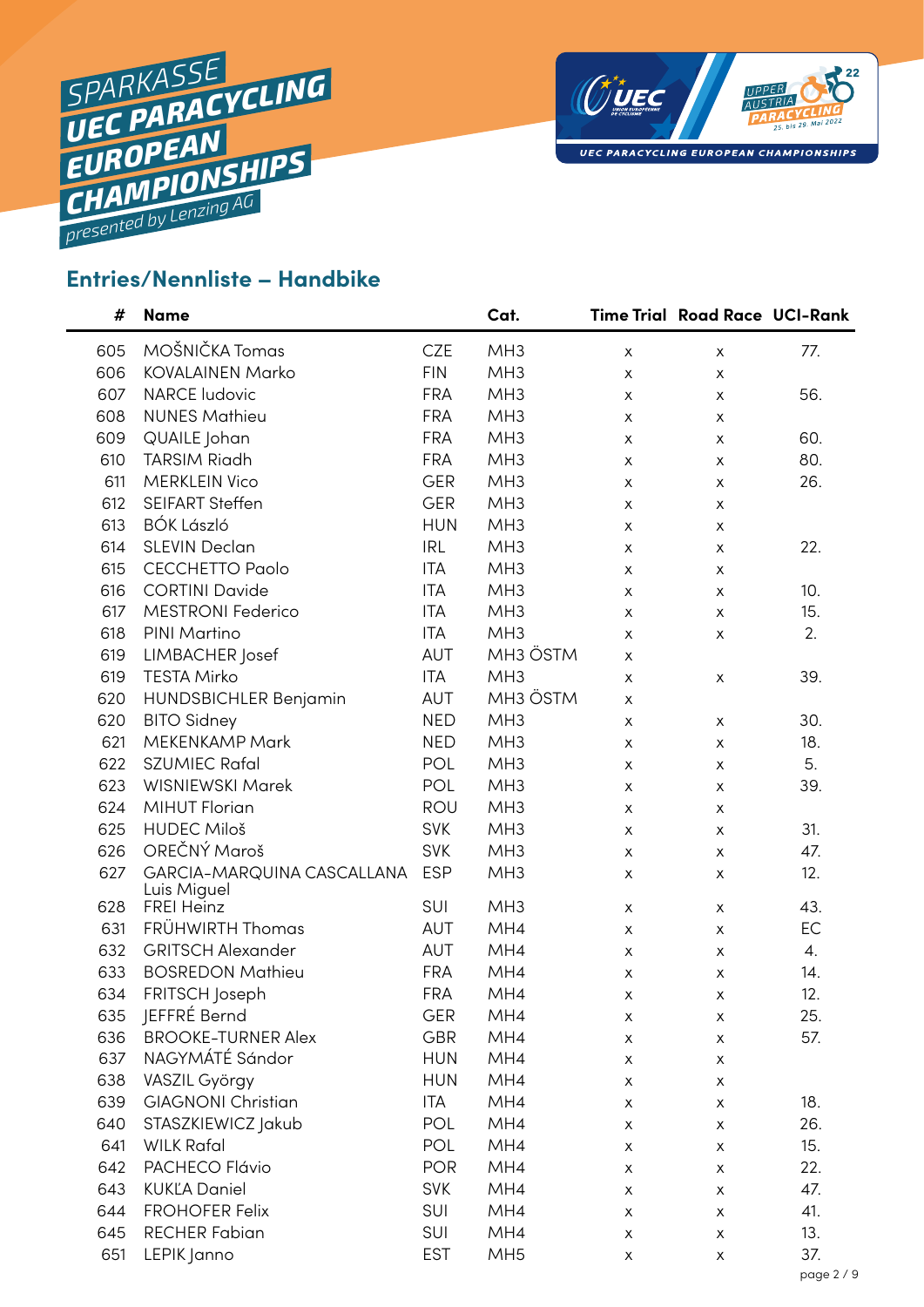



### **Entries/Nennliste – Handbike**

| #   | Name                             |            | Cat.            |                           | <b>Time Trial Road Race UCI-Rank</b> |       |
|-----|----------------------------------|------------|-----------------|---------------------------|--------------------------------------|-------|
| 652 | <b>VERGNAUD Loic</b>             | FRA        | MH5             | $\times$                  | X                                    | 7.    |
| 653 | O'REILLY Gary                    | IRL        | MH5             | $\times$                  | X                                    | 15.   |
| 654 | <b>COLOMBARI Diego</b>           | ITA        | MH5             | x                         | X                                    | 11.   |
| 655 | DE VRIES Tim                     | <b>NED</b> | MH <sub>5</sub> | x                         | X                                    | 6.    |
| 656 | REEKERS Johan                    | <b>NED</b> | MH <sub>5</sub> | $\boldsymbol{\mathsf{x}}$ | X                                    | 26.   |
| 657 | <b>VALIZE Mitch</b>              | <b>NED</b> | MH <sub>5</sub> | $\boldsymbol{\mathsf{x}}$ | X                                    | 3. EC |
| 658 | PLEWA Krzysztof                  | POL        | MH <sub>5</sub> | x                         | x                                    | 5.    |
| 659 | <b>COSTA Luis</b>                | <b>POR</b> | MH <sub>5</sub> | x                         | X                                    | 13.   |
| 660 | MONTERO FERREIRO Ivan Manoel ESP |            | MH <sub>5</sub> | x                         | X                                    | 35.   |
|     |                                  |            |                 |                           |                                      |       |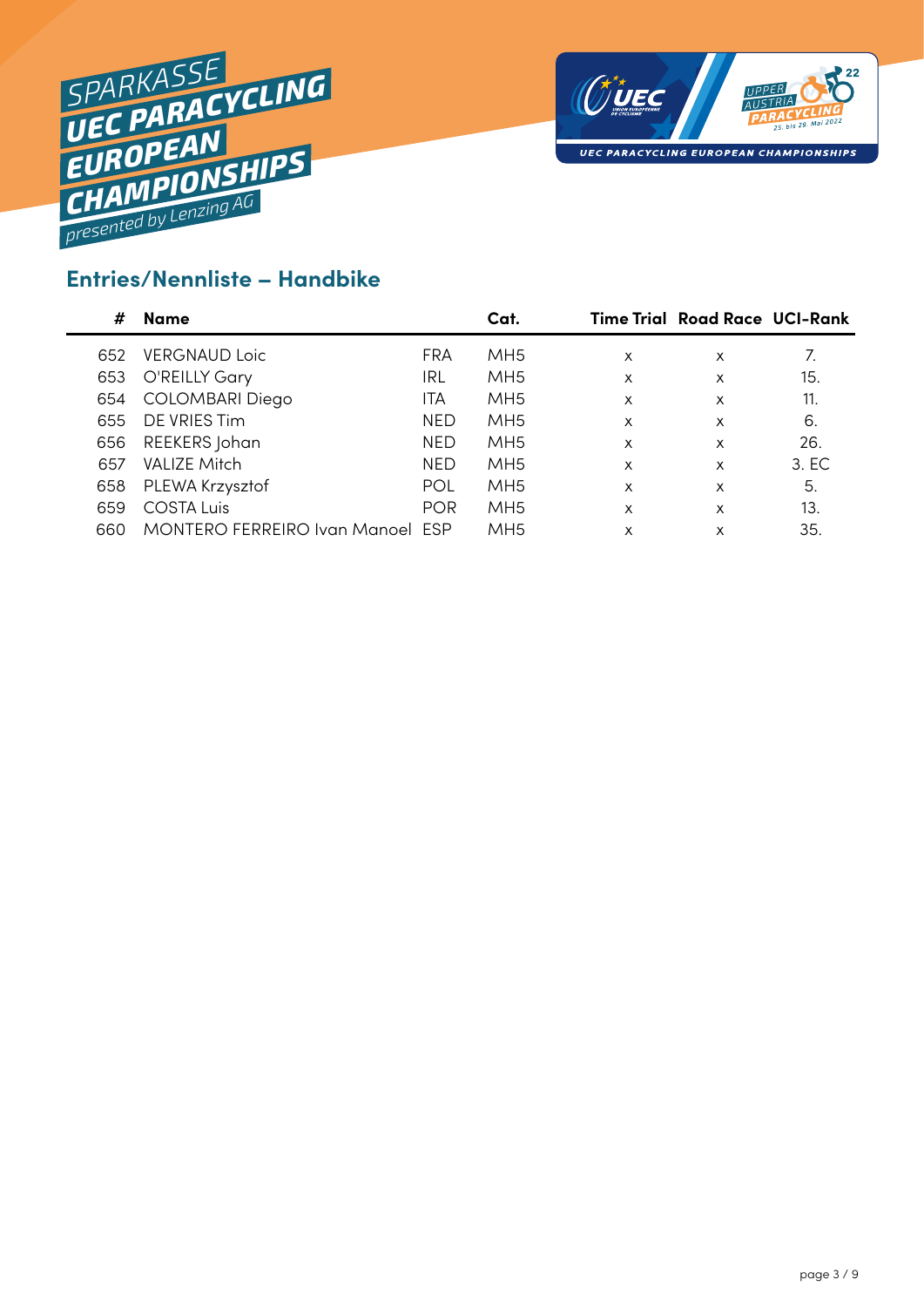



### **Entries/Nennliste – Cycle**

| #              | <b>Name</b>                    |            | Cat.            |   | Time Trial Road Race UCI-Rank |        |
|----------------|--------------------------------|------------|-----------------|---|-------------------------------|--------|
| 121            | <b>ZIRKL Andreas</b>           | AUT        | MC1             | X | X                             | 21.    |
| 122            | <b>SENSKA Pierre</b>           | <b>GER</b> | MC1             | X | X                             | 9.     |
| 123            | <b>TEUBER Michael</b>          | <b>GER</b> | MC1             | X | X                             | 7.     |
| 124            | MASINI Giancarlo               | <b>ITA</b> | MC1             | X | X                             | 6.     |
| 125            | GOJKOVIC Danilo                | <b>MNE</b> | MC1             | X | X                             |        |
| 126            | <b>TEN ARGILES Ricardo</b>     | <b>ESP</b> | MC1             | X | X                             | 4.     |
| 131            | <b>HINTRINGER Dietmar</b>      | AUT        | MC <sub>2</sub> | X | X                             |        |
| 132            | <b>HOCHSTEINER Peter</b>       | AUT        | MC <sub>2</sub> | X | X                             |        |
| 133            | <b>VROMANT Ewoud</b>           | <b>BEL</b> | MC <sub>2</sub> | X | X                             | 3.     |
| 134            | <b>KOBLASA Ivo</b>             | <b>CZE</b> | MC <sub>2</sub> | X | X                             | 5. EC  |
| 135            | <b>LEAUTE Alexandre</b>        | <b>FRA</b> | MC <sub>2</sub> | X | X                             | 3.     |
| 136            | <b>ROBERTSON Matthew</b>       | <b>GBR</b> | MC <sub>2</sub> | X | X                             | 13.    |
| 137            | PAPANGELIS Nikolaos            | GRE        | MC <sub>2</sub> | X | X                             | 10.    |
| 138            | <b>BURNS Chris</b>             | <b>IRL</b> | MC <sub>2</sub> | X | X                             | 14.    |
| 139            | <b>CASADEI</b> Andrea          | <b>ITA</b> | MC <sub>2</sub> | X | X                             | 27.    |
| 140            | RADRIZZANI Fabio               | <b>ITA</b> | MC <sub>2</sub> | X | X                             | 39.    |
| 141            | WIJNHOUD Andre                 | <b>NED</b> | MC <sub>2</sub> | X | X                             | 34.    |
| 142            | PINÃO Telmo                    | <b>POR</b> | MC <sub>2</sub> | X | X                             | 16.    |
| 143            | <b>MOESCU Eduard Mihaita</b>   | ROU        | MC <sub>2</sub> | X | X                             | 38.    |
| 144            | ŠVESTKA Jaroslav               | <b>SVK</b> | MC <sub>2</sub> | X | X                             |        |
| 145            | <b>ECKHARD TIO Maurice Far</b> | <b>ESP</b> | MC <sub>2</sub> | X | X                             | 12.    |
| 146            | <b>BOLLIGER Roger</b>          | SUI        | MC <sub>2</sub> | X | х                             | 22.    |
| 1              | <b>BOSMANS Kris</b>            | <b>BEL</b> | MC3             | X | X                             | 39.    |
| $\overline{2}$ | <b>KUBÍNEK František</b>       | <b>CZE</b> | MC3             | X | X                             | 41.    |
| 3              | <b>BOUZIANI Florian</b>        | <b>FRA</b> | MC3             | X | X                             | 36.    |
| 4              | LE ROUSSEAU Gatien             | <b>FRA</b> | MC3             | X | X                             | 17.    |
| 5              | PEYROTON DARTET Thomas         | <b>FRA</b> | MC3             | X | X                             | 10.    |
| 6              | <b>SICOT Valentin</b>          | <b>FRA</b> | MC3             | X | X                             | 14.    |
| 7              | <b>SCHINDLER Matthias</b>      | <b>GER</b> | MC3             | X | X                             | 18.    |
| 8              | <b>WARIAS Steffen</b>          | <b>GER</b> | MC3             | X | X                             | 12.    |
| 9              | <b>GRAHAM Finlay</b>           | GBR        | MC <sub>3</sub> | Х | х                             | 2.     |
| 10             | CSÁSZÁR Attila                 | <b>HUN</b> | MC3             | X | $\pmb{\times}$                |        |
| 11             | <b>BOERSMA Stijn</b>           | <b>NED</b> | MC3             | X | X                             | 24.    |
| 12             | <b>DRENTH Matthijs</b>         | <b>NED</b> | MC3             | X | X                             | 30.    |
| 13             | MACIEJEWSKI Zbigniew           | POL        | MC3             | X | X                             | 19.    |
| 14             | SANTAS ASENSIO Eduardo         | <b>ESP</b> | MC3             | X | X                             | 9. EC  |
| 15             | <b>AUF DER MAUR Adolf</b>      | SUI        | MC3             | X | X                             | 32.    |
| 21             | <b>CLINCKE Louis</b>           | <b>BEL</b> | MC4             | X | X                             | 6.     |
| 22             | <b>CARLIER Mickael</b>         | <b>FRA</b> | MC4             | X | X                             | 18. EC |
| 23             | <b>VETTER Tobias</b>           | <b>GER</b> | MC4             | X | Х                             |        |
| 24             | SZÉNÁSI Péter                  | <b>HUN</b> | MC4             | X | X                             |        |
| 25             | <b>GRIMES Ronan</b>            | <b>IRL</b> | MC4             | X | X                             | 9.     |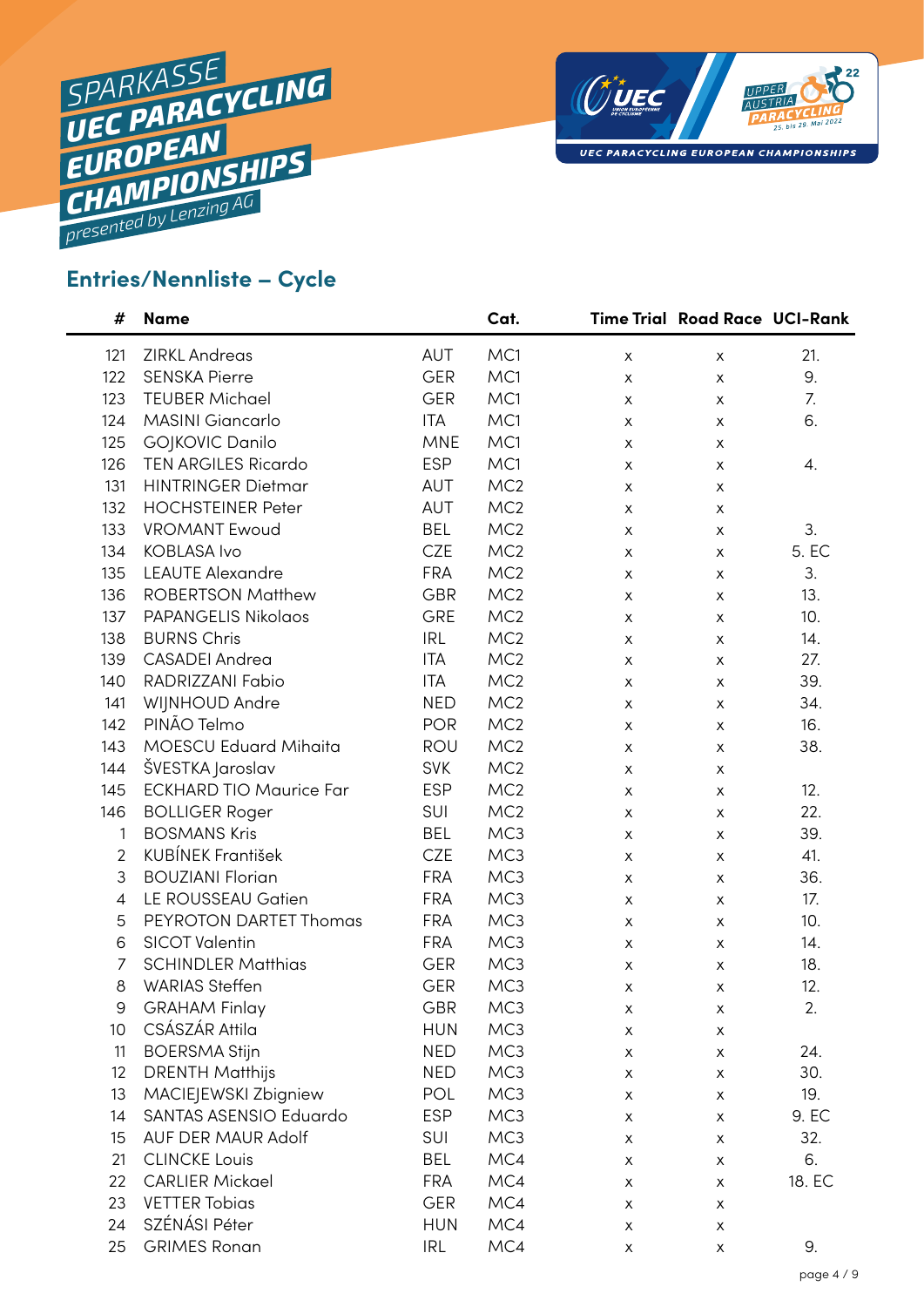



### **Entries/Nennliste – Cycle**

| #   | <b>Name</b>                    |            | Cat.            |   | Time Trial Road Race UCI-Rank |        |
|-----|--------------------------------|------------|-----------------|---|-------------------------------|--------|
| 26  | PITTACOLO Michele              | <b>ITA</b> | MC4             | X | X                             | 4.     |
| 27  | <b>BERTOLIN Bartlomiej</b>     | POL        | MC4             | X | X                             | 23.    |
| 28  | <b>KURIL Patrik</b>            | <b>SVK</b> | MC4             | X | X                             | 5.     |
| 29  | <b>HIGUERA RODRIGUEZ Oscar</b> | <b>ESP</b> | MC4             | X | X                             | 26.    |
| 30  | JIMENEZ GUTIERREZ Juan Alberto | <b>ESP</b> | MC4             | X | X                             | 8.     |
| 31  | <b>BERNASCONI Fabio</b>        | <b>SUI</b> | MC4             | X | X                             | 38.    |
| 32  | <b>GARNIER Laurent</b>         | SUI        | MC4             | X | X                             | 28.    |
| 33  | ZEMP Timothy                   | SUI        | MC4             | X | X                             | 22.    |
| 41  | LÄSSER Franz-Josef             | AUT        | MC5             | X | X                             | 6.     |
| 42  | <b>RINGER Thomas</b>           | AUT        | MC5             | X | X                             | 73.    |
| 43  | <b>AMPE Diederik</b>           | <b>BEL</b> | MC5             | X | X                             | 65.    |
| 44  | <b>VERSCHAEREN Niels</b>       | <b>BEL</b> | MC5             | X | X                             | 63.    |
| 45  | MASTÍK Tomáš                   | <b>CZE</b> | MC5             | X | X                             |        |
| 46  | <b>GERDING</b> Jesper          | <b>DEN</b> | MC5             | X | $\boldsymbol{\mathsf{X}}$     | 37.    |
| 47  | <b>FOULON Dorian</b>           | <b>FRA</b> | MC5             | X |                               | 23.    |
| 48  | LE CUNFF Kevin                 | <b>FRA</b> | MC5             | X | X                             | 3.     |
| 49  | <b>KLINGE Jakob</b>            | <b>GER</b> | MC5             | X | X                             | 34. EC |
| 50  | WERMESER Zsombor               | <b>HUN</b> | MC5             | X | X                             | 8.     |
| 51  | <b>TARLAO Andrea</b>           | <b>ITA</b> | MC5             | X | X                             | 4.     |
| 52  | <b>ABRAHAM GEBRU Daniel</b>    | <b>NED</b> | MC5             | X | X                             | 2.     |
| 53  | VAN DE POL Martin              | <b>NED</b> | MC5             | X | X                             | 10.    |
| 54  | <b>BLOMA Piotr</b>             | POL        | MC5             | X | X                             | 19.    |
| 55  | MAXIMINO Helder                | <b>POR</b> | MC5             | X | X                             |        |
| 56  | <b>GEMER Slavomír</b>          | <b>SVK</b> | MC5             | X | X                             |        |
| 57  | PETIC Dávid                    | <b>SVK</b> | MC5             | X | X                             |        |
| 58  | STREČKO Ondrej                 | <b>SVK</b> | MC5             | X | X                             |        |
| 59  | RAMOS SANCHEZ Damian           | <b>ESP</b> | MC5             | X | X                             | 25.    |
| 301 | <b>GAILISS Oskars</b>          | LAT        | WC1             | X | X                             | 42.    |
| 311 | <b>MARZINKE Yvonne</b>         | AUT        | WC <sub>2</sub> | X | X                             | 7.     |
| 312 | RIBAULT Christelle             | <b>FRA</b> | WC <sub>2</sub> | X | X                             | 9. EC  |
| 313 | <b>HAUSBERGER Maike</b>        | GER        | WC <sub>2</sub> | х | х                             | 5.     |
| 314 | <b>RIGLING Flurina</b>         | SUI        | WC <sub>2</sub> | Χ | X                             | 3.     |
| 321 | <b>MARC Elise</b>              | <b>FRA</b> | WC3             | Х | х                             | 8.     |
| 322 | <b>SCHRAGER Daphne</b>         | <b>GBR</b> | WC3             | х | х                             | 9.     |
| 323 | STAMATOGIANNOPOULOU Maria      | GRE        | WC3             | X | X                             | 13.    |
| 324 | <b>TIMOTHY Richael</b>         | <b>IRL</b> | WC3             | X | X                             | 12.    |
| 325 | VAN DEN AARSSEN Aniek          | <b>NED</b> | WC3             | х | X                             | 7.     |
| 326 | <b>BECK Anna</b>               | <b>SWE</b> | WC3             | X | X                             | 1.     |
| 101 | <b>ALENCON Katell</b>          | <b>FRA</b> | WC4             | х | X                             | 6.     |
| 111 | <b>JUUL Mari-Liis</b>          | <b>EST</b> | WC5             | х | х                             | 7.     |
| 112 | <b>GAUGAIN Heidi</b>           | <b>FRA</b> | WC5             | X | X                             |        |
| 113 | <b>BRACHTENDORF Kerstin</b>    | <b>GER</b> | WC5             | Х | $\pmb{\mathsf{X}}$            | 8.     |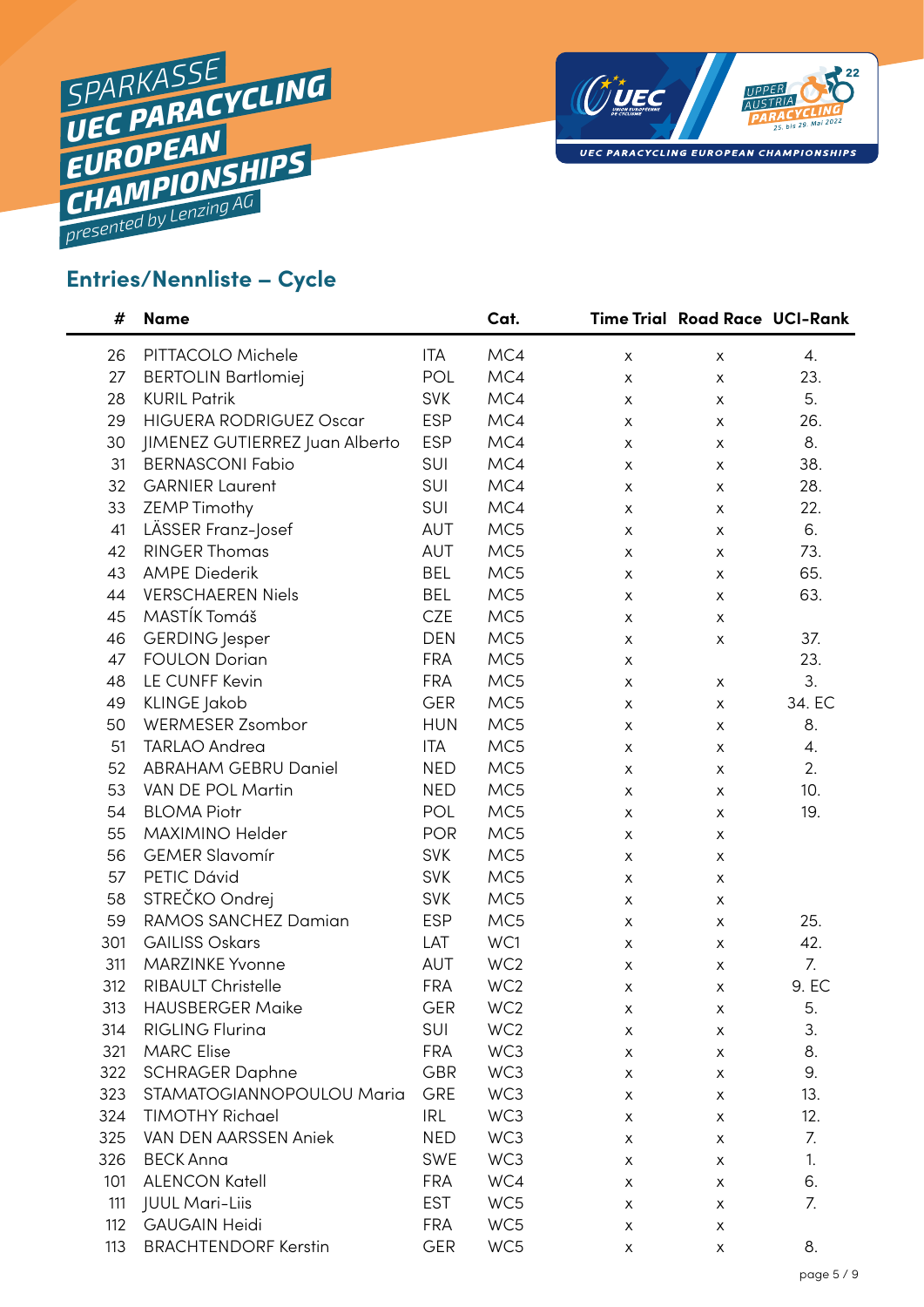



### **Entries/Nennliste – Cycle**

|     | Name                    |     | Cat.            |   | <b>Time Trial Road Race UCI-Rank</b> |        |
|-----|-------------------------|-----|-----------------|---|--------------------------------------|--------|
| 114 | LAWS Vanessa            | GFR | WC <sub>5</sub> | X | x                                    | 19. EC |
|     | 115 LANE-WRIGHT Crystal | GBR | WC <sub>5</sub> | x | x                                    | 5.     |
| 116 | KRUPPA Evelin Mária     | HUN | WC <sub>5</sub> | x | x                                    |        |
| 117 | CRETTI Claudia          | ITA | WC <sub>5</sub> | x | х                                    | 9.     |
| 118 | MELE Eleonora           | ITA | WC5             |   | x                                    | 6      |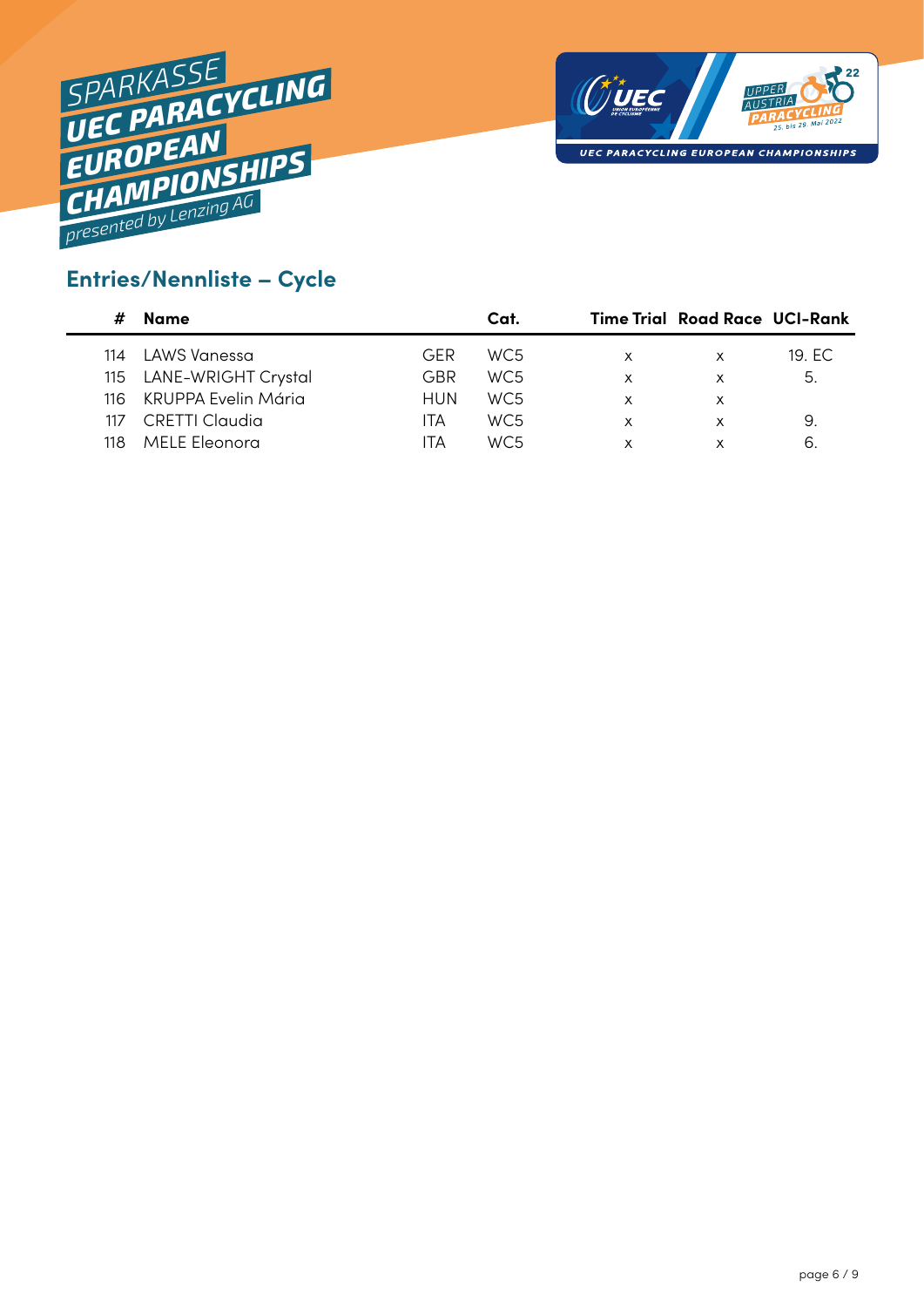



#### **Entries/Nennliste – Tricycle**

| #   | <b>Name</b>             |            | Cat.            |              | <b>Time Trial Road Race UCI-Rank</b> |       |
|-----|-------------------------|------------|-----------------|--------------|--------------------------------------|-------|
| 353 | DIEMINGER Christoph     | <b>AUT</b> | MT1             | X            | X                                    | 35.   |
| 354 | <b>BERGER Petr</b>      | <b>CZE</b> | MT1             | X            | X                                    | 9.    |
| 355 | CHARVÁT Zbyněk          | <b>CZE</b> | MT1             | X            | X                                    |       |
| 356 | ŠEJNA Roman             | <b>CZE</b> | MT1             | X            | X                                    | 7.    |
| 357 | <b>GESLOT David</b>     | <b>FRA</b> | MT1             | X            | X                                    | 6.    |
| 358 | <b>FARRONI Giorgio</b>  | <b>ITA</b> | MT1             | X            | X                                    | 1.    |
| 359 | GARCIA ABELLA Gonzalo   | <b>ESP</b> | MT1             | X            | X                                    | 3.    |
| 360 | WEY Fabiano             | SUI        | MT1             | $\mathsf{x}$ | X                                    | 4. EC |
| 371 | STEINBICHLER Wolfgang   | AUT        | MT <sub>2</sub> | X            | X                                    |       |
| 372 | <b>CELEN Tim</b>        | <b>BEL</b> | MT <sub>2</sub> | X            | X                                    | 5.    |
| 373 | <b>NONE None</b>        | <b>DEN</b> | MT <sub>2</sub> | X            | X                                    | 8.    |
| 374 | <b>DURST Hans-Peter</b> | <b>GER</b> | MT <sub>2</sub> | X            | X                                    | 4. EC |
| 375 | FREYTAG Friedrich       | <b>GER</b> | MT <sub>2</sub> | $\mathsf{x}$ | X                                    | 18.   |
| 376 | JÄGER Maximilian        | <b>GER</b> | MT <sub>2</sub> | X            | X                                    | 10.   |
| 377 | STACCHIOTTI Stefano     | <b>ITA</b> | MT <sub>2</sub> | X            | X                                    | 17.   |
| 378 | <b>VIEIRA Bernardo</b>  | <b>POR</b> | MT <sub>2</sub> | X            | X                                    | 11.   |
| 379 | <b>MATICAN Theodor</b>  | ROU        | MT <sub>2</sub> | X            | X                                    | 3.    |
| 401 | VEJVODOVÁ Pavlína       | <b>CZE</b> | WT1             | X            | X                                    | 3.    |
| 402 | VAN SOEST Marieke       | <b>NED</b> | WT1             | X            | X                                    | 2.    |
| 411 | SMOLNÁ Kateřina         | <b>CZE</b> | WT <sub>2</sub> | X            | X                                    | 6.    |
| 412 | <b>LUND Emma</b>        | <b>DEN</b> | WT <sub>2</sub> | X            | X                                    | 2.    |
| 413 | DREOCK-KASER Angelika   | <b>GER</b> | WT <sub>2</sub> | X            | X                                    | 5. EC |
| 414 | MAJUNKE Jana            | <b>GER</b> | WT <sub>2</sub> | X            | X                                    | 6.    |
| 415 | EL LATIF Aikaterini     | <b>GRE</b> | WT <sub>2</sub> | $\mathsf{x}$ | X                                    | 7.    |
| 416 | VAN TILL Celine         | SUI        | WT <sub>2</sub> | X            | X                                    | 4.    |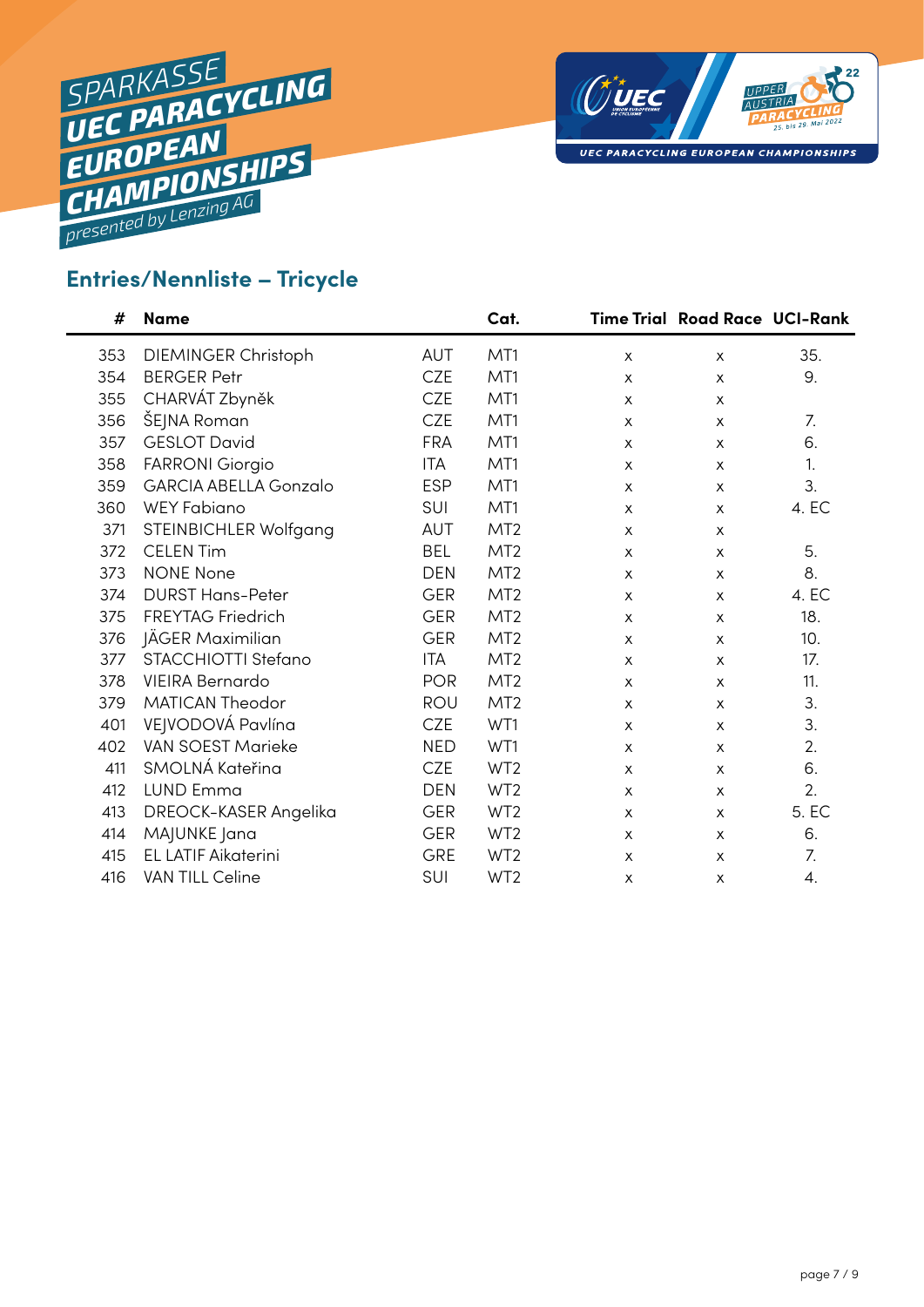



## **Entries/Nennliste – Blind - Male**

| # | <b>Name</b>                         |            | Role   |              | <b>Time Trial Road Race UCI-Rank</b> |         |
|---|-------------------------------------|------------|--------|--------------|--------------------------------------|---------|
|   | 201 THOMAS Milan                    | <b>BEL</b> |        | X            | X                                    | 9.      |
|   | 202 DE CARVALHO Elie                | <b>FRA</b> | Stoker | $\mathsf{x}$ | X                                    | 24.     |
|   | 202 ARVIS Thomas                    | <b>FRA</b> | Pilot  | $\mathsf{x}$ | X                                    |         |
|   | 203 SCHWEIZER Christoph             | <b>GER</b> | Pilot  | X            | X                                    |         |
|   | 203 MÜLLER Sebastian                | <b>GER</b> | Stoker | X            | X                                    | 13.     |
|   | 204 SKINTZIS Dimitrios              | GRE        | Pilot  | X            | X                                    |         |
|   | 204 TSAGKATAKIS Konstantinos Efraim | GRE        | Stoker | X            | X                                    | 29.     |
|   | 205 MIZGAJSKI Marcin                | <b>IRL</b> | Pilot  | X            | X                                    |         |
|   | 205 KENNY Jason                     | <b>IRL</b> | Pilot  | $\mathsf{x}$ | X                                    |         |
|   | 205 VEREKER Damien                  | <b>IRL</b> | Stoker | X            | X                                    | 27.     |
|   | 205 CORKERY Dillon                  | <b>IRL</b> | Pilot  | X            | X                                    |         |
|   | 206 ROMEO Maurizio                  | <b>ITA</b> | Stoker | X            | X                                    | 8.      |
|   | 206 CARLINI Ettore                  | <b>ITA</b> | Pilot  | X            | X                                    |         |
|   | 207 TER SCHURE Vincent              | <b>NED</b> | Stoker | X            |                                      | 7.      |
|   | 207 FRANSEN Timo                    | <b>NED</b> | Pilot  | X            |                                      | no Road |
|   | 208 BOS Patrick                     | <b>NED</b> | Pilot  | X            | X                                    |         |
|   | 208 BANGMA Tristan                  | <b>NED</b> | Stoker | X            | X                                    | 4.      |
|   | 209 BIALOBLOCKI Marcin              | POL        | Pilot  | X            | X                                    |         |
|   | 209 KOLODZIEJCZUK Piotr             | POL        | Stoker | X            | X                                    | 16.     |
|   | 210 PRAGER Juraj                    | <b>SVK</b> | Stoker | х            | X                                    | 56.     |
|   | 210 GALLIK Jan                      | <b>SVK</b> | Pilot  | X            | X                                    |         |
|   | 211 LACUŠ Miroslav                  | <b>SVK</b> | Pilot  | X            | X                                    |         |
|   | 211 ŠUĽAK Ján                       | <b>SVK</b> | Stoker | X            | X                                    | 33.     |
|   | 212 MARTIN INFANTE Noel             | <b>ESP</b> | Pilot  | X            | X                                    |         |
|   | 212 VENGE BALBOA Christian          | <b>ESP</b> | Stoker | X            | X                                    | 6.      |
|   | 213 SANSO RIERA Joan                | <b>ESP</b> | Stoker | X            | X                                    | 20.     |
|   | 213 TERUEL ROVIRA Eloy              | <b>ESP</b> | Pilot  | X            | X                                    |         |
|   | 214 ACKERMANN Christian             | SUI        | Stoker | X            | X                                    | 61.     |